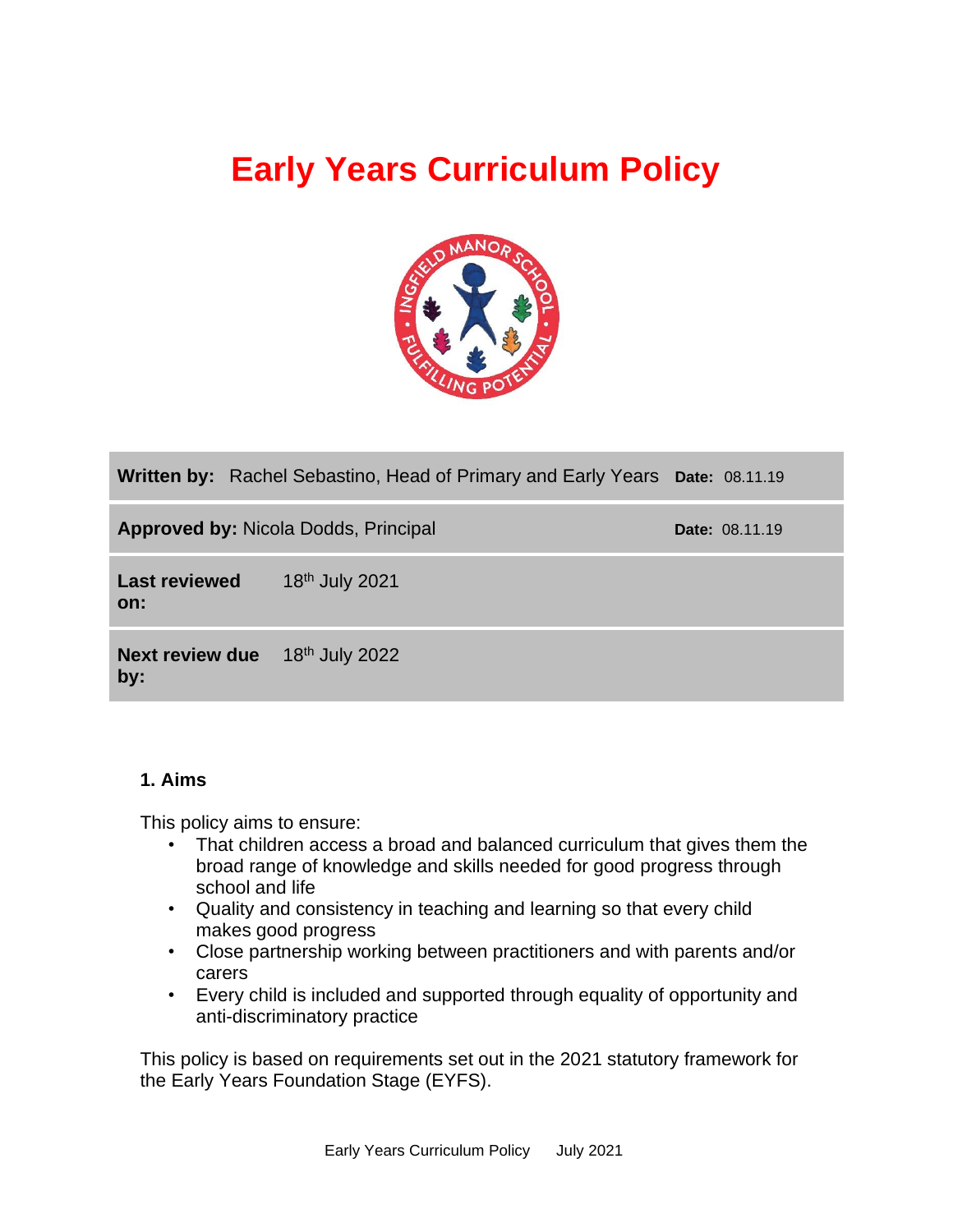# **2. Structure of the Early Years**

The Early Years Curriculum is integrated through two provisions at Ingfield Manor School: Ingfield Manor School for Parents and the Ingfield Manor Early Years Provision. Clearly embedded within the practice and philosophy of Conductive Education, the Early Years Department embraces a specialist, relevant and holistic approach.

#### Ingfield Manor School for Parents

School for Parents is a unique service for families of babies and very young children from birth to five years. The service works in partnership with parents to educate the young child with cerebral palsy or associated motor learning difficulties and allied learning needs. Solid support and practical advice is provided to parents within a mutually sympathetic and encouraging environment so they can play a key role in the teaching partnership. This service delivers weekly group sessions or individual sessions as appropriate for each family.

Whilst School for Parents is not the child's main provider of nursery provision, the Early Years Foundation Stage is assimilated into all sessions during planning, delivery and record keeping. The trans-disciplinary team work collaboratively with the parents and learning is supported through the use of activities, games and stories, based on a topic for each term. Parents are involved with target setting and evaluation of their children's progress. They are told the aims of individual tasks and given guidance as to how to transfer the skills into the daily routine at home. The children join age-appropriate groups and the sessions involve active sitting, standing, walking, manipulation, communication, cognitive development, self-help and social skills.

The holistic nature of the sessions incorporates and integrates the seven areas of Learning and Development from the Early Years Foundation Stage. A multisensory approach is used with every opportunity taken to extend children's communication skills through music, singing and alternative and augmentative communication aids.

The ethos of active learning through play and partnership with parents is central to the practice of School for Parents.

The School for Parents can be complemented by Ingfield Manor Early Years Provision subject to the agreement and funding of the child's Local Authority.

## Ingfield Manor Early Years Provision

The Ingfield Manor Early Years Provision is a non-maintained provision for children from age three to five + years old; pre-school, reception and year 1. The service provides a Conductive Education programme incorporating the seven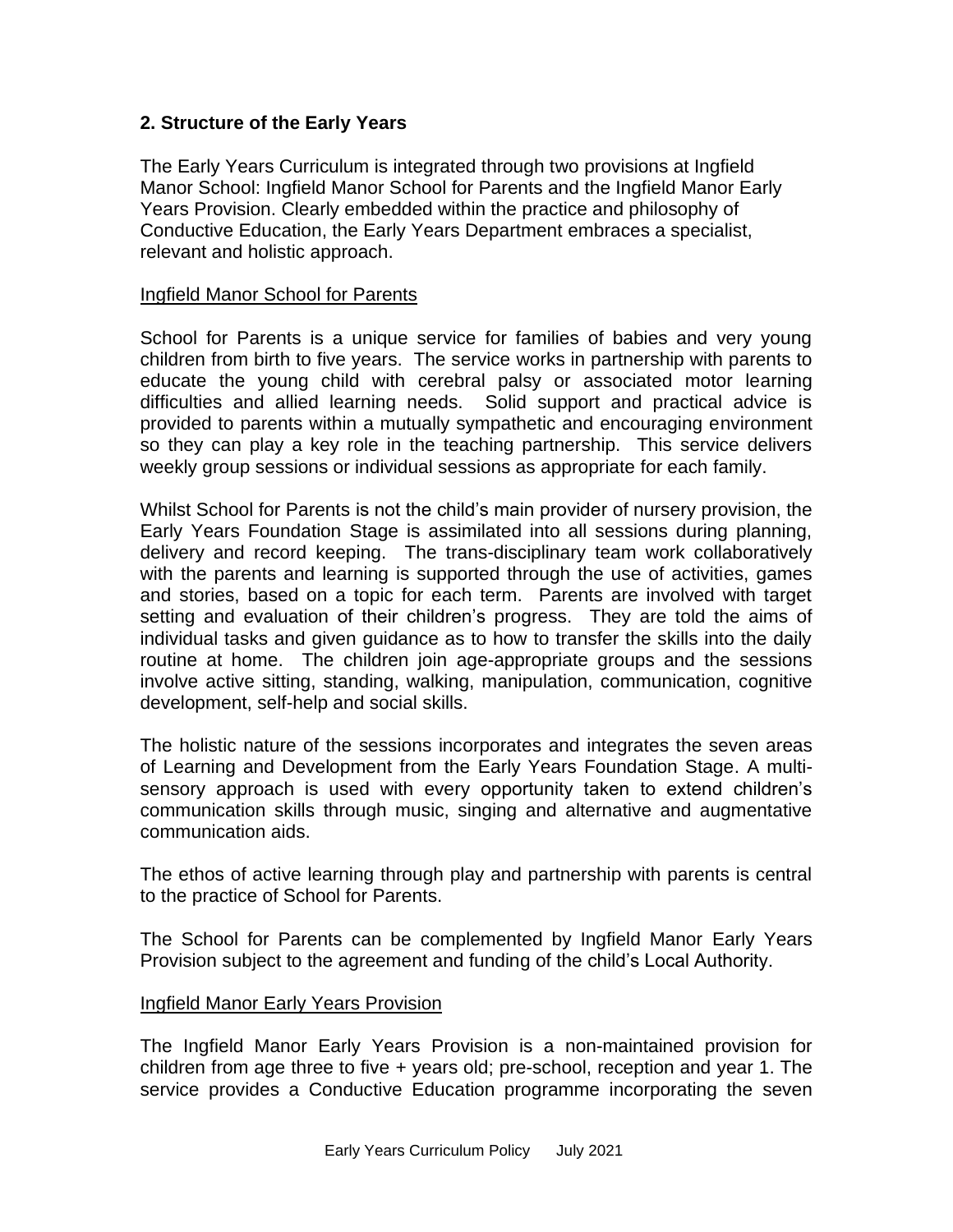areas of Learning and Development of the Early Years Foundation Stage (EYFS) Curriculum: Physical Development, Personal Social and Emotional Development, Communication and Language, Literacy, Mathematics, Understanding the World, Expressive Arts and Design.

The curriculum guidelines are in unison with School for Parents, and the provision is delivered by a skilled trans-disciplinary team. Children are given opportunities to be challenged and learn through play by fostering active participation within a structured daily routine. They learn about developing movement skills, speech and communication, cognitive, self care and social skills within the group using the Early Years Foundation Stage Curriculum embedded within a Conductive Education framework with fully integrated teaching and therapy.

# **3. Curriculum**

Our early years settings follow the curriculum as outlined in the 2021 Statutory Framework of the EYFS.

The EYFS framework includes 7 areas of learning and development that are equally important and inter-connected. However, 3 areas known as the prime areas are seen as particularly important for igniting curiosity and enthusiasm for learning, and for building children's capacity to learn, form relationships and thrive.

The prime areas are:

- Communication and language
- Physical development
- Personal, social and emotional development

The prime areas are strengthened and applied through 4 specific areas:

- Literacy
- Mathematics
- Understanding the world
- Expressive arts and design

The EYFS also includes the Characteristics of Effective Learning.

The three characteristics are:

- Playing and Exploring children investigate and experience things and events around them and 'have a go'
- Active Learning children concentrate and keep trying if they experience difficulties, as well as enjoying what they achieve
- Creating and Thinking Critically children have and develop their own ideas, make links between different and experiences and develop strategies for doing things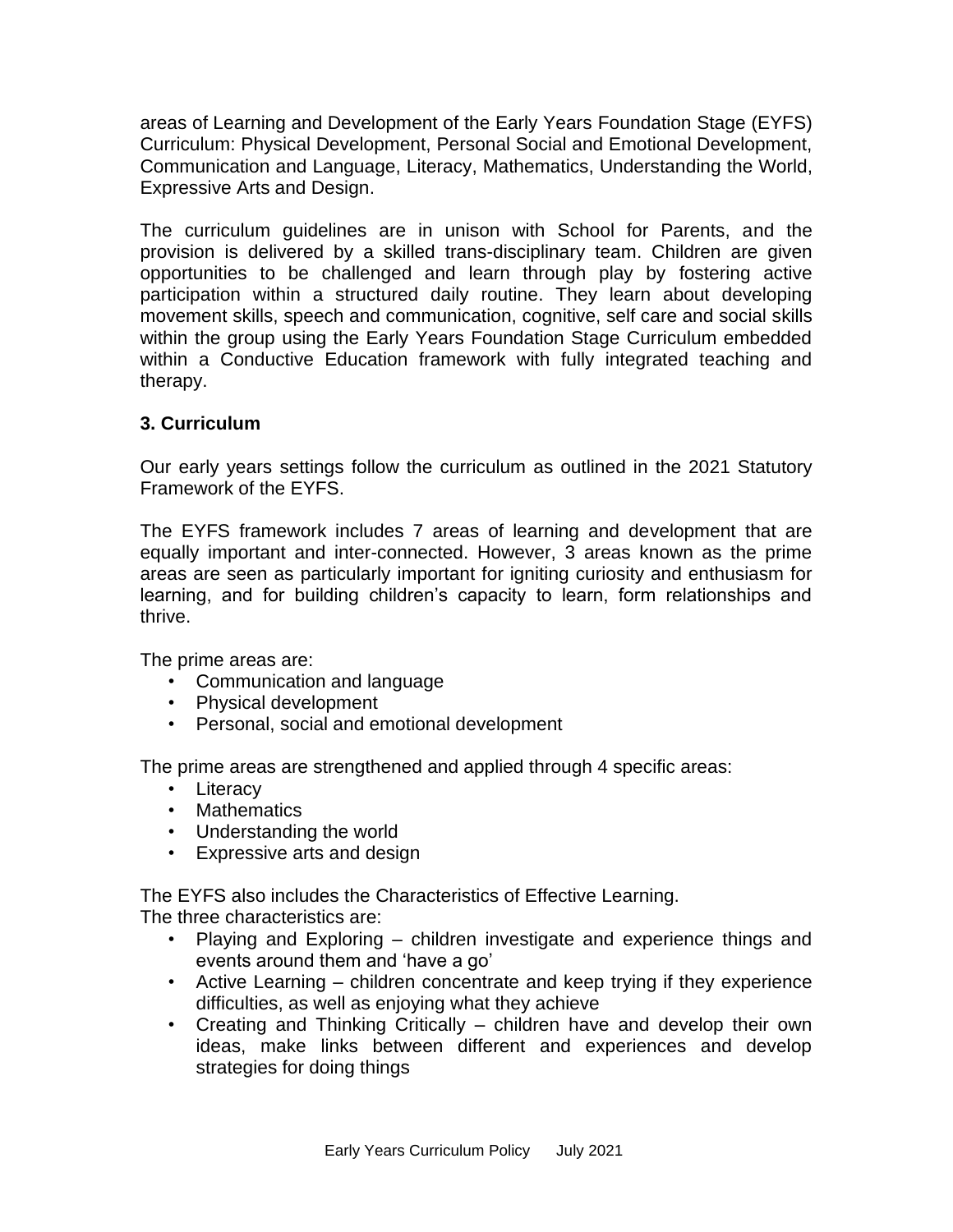Our EYFS curriculum aims:

- To provide a holistic curriculum that is clearly embedded within the practice and philosophy of Conductive Education.
- To provide quality learning experiences for all the children. Learning is through practical and play activities, which are structured, balanced, relevant to the child and related to the real world.
- To provide a curriculum which takes account of, and responds to, the children's developmental needs and allows them to make progress related to their differing abilities. "What the child can do" will be our starting point.
- To ensure the children have positive experiences of success at their own levels in order to give them confidence and motivation for learning in the future.
- To enable the children to learn a range of essential foundation skills including functional motor skills, communication, social skills, self-care, cognitive knowledge and understanding and to develop their independence.
- To use Alternative and Augmentative Communication (AAC)/Information Communication Technology as a tool to provide experiences that enrich children's learning within the whole curriculum and support and reinforce individual learning and play development
- To provide an enabling environment in which children feel that they are valued as holistic, active learners and empowered with the confidence and self-esteem to make choices and develop skills throughout their school career.
- To enable children to be active participants in their learning through positive expectations and social motivation of an appropriate peer group.
- To provide a curriculum which provides equal learning and development opportunities for all the children.
- To create a partnership with parents to support and enhance the development of the children.

The curriculum is delivered through half termly topics which are planned on a 2 year cycle, so that children will experience activities within each topic as they progress through the EYFS. The Cornerstones curriculum materials are used as a resource base for informing planning and delivery.

Whole class, group and individual activities are used to develop skills in all areas of the curriculum, as appropriate. The indoor and outdoor learning environments are structured to facilitate active learning through play and offer a variety of learning experiences. The use of the sensory room provides additional opportunities for sensory based activities.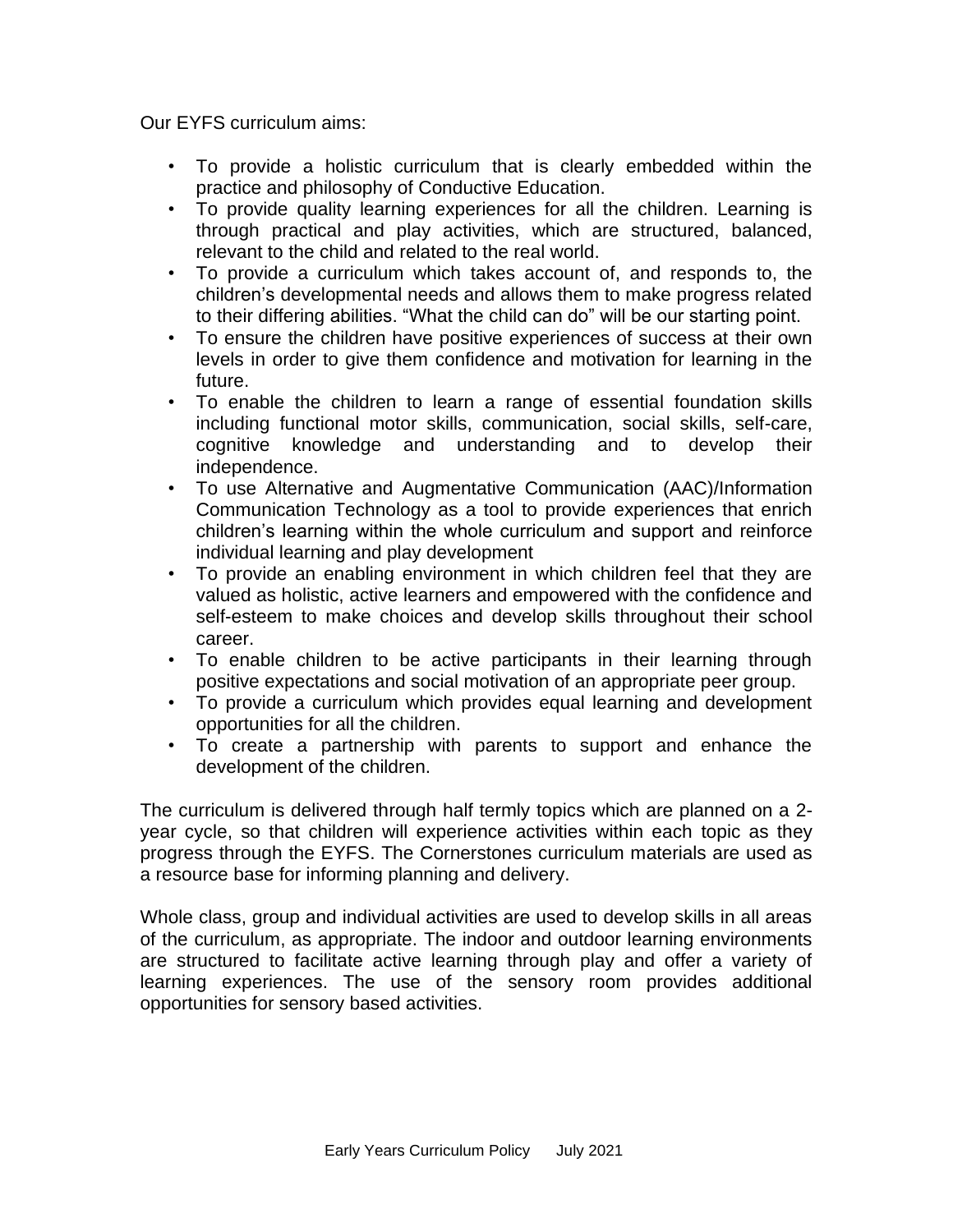#### Motor Learning

The daily routine in the early years class starts with a motor learning programme which enables the students to gain independence through the completion of a series of physical tasks. The tasks increase in complexity throughout the programme and are differentiated according to the needs of the group and the individual. Within this programme, as with all sessions, the development of the whole child is at the forefront. The skills learnt during this programme are then put into practice throughout the student's day, in different contexts. Motor learning is an integral part of the entire day.

#### **Communication**

At Ingfield we use a 'total communication' approach involving the use of speech/ vocalisation, signing, gesture, symbols, low- and high-tech communication aids. The development of the children's communication skills is integral to the daily teaching routine. The teacher, in liaison with the speech and language therapist plans and deliver a weekly group communication session, in addition to the SaLT working with individual children across the week. The skills learnt in these sessions are applied throughout the week.

The best ways forward with respect to communication for individual students are determined and skills taught to enable use of alternative and augmentative communication aids. Individual communication books are introduced as appropriate to the needs of the students, the content of which can be duplicated on the students' tablets.

Auditory scanning alongside Picture Communication Symbols is used for children with a high level of visual need. This supports the development of their comprehension and expression as well as their interaction with other children.

#### **Mathematics**

Maths teaching is delivered in a fun, accessible way through the creative use of a range of resources including Numicon. Children develop early number awareness through number songs, rhymes, stories and counting activities embedded throughout the day. They gain awareness of shape, space and measure through practical activities linked to the topic.

#### **Literacy**

A rich variety of stories, rhymes, songs, spoken words, symbols and signs are used to create a language rich environment.

We use Letters and Sounds (DfE) to inform our phonics teaching, alongside whole word recognition. Teaching is reinforced with cued articulation to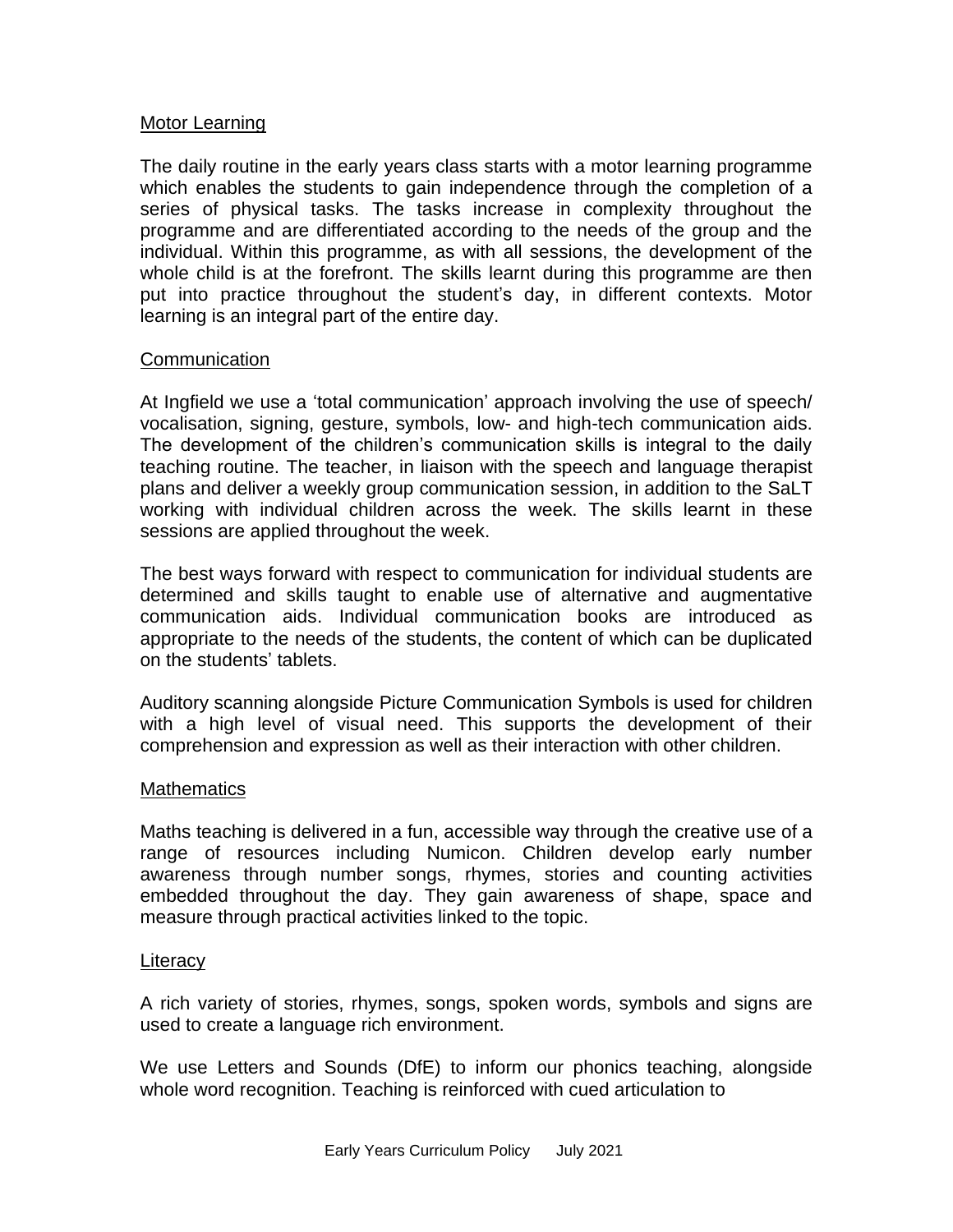aid students' understanding of sound production.

A multi-sensory approach is used to support phonetics, reading and writing. Children's attempts at mark making are recognised and celebrated.

## Information and Communication Technology

Children's learning experiences in ICT across the early years must support and reinforce individual learning and play development. Planning is required for coherence of learning experiences to ensure time and resources are utilised efficiently.

The emphasis of ICT is its use as a tool to provide experiences that enrich children's learning within the whole curriculum. A range of individual accessing methods are available and students receive a comprehensive assessment of the best ways forward to ensure technology supports their learning.

## **4. Recording and Reporting children's progress**

Within the first half term of a child joining the early years provision, an initial baseline assessment is carried out and used in conjunction with the child's EHCP to inform the setting of initial termly objectives within the 7 areas of the early years foundation stage. At the student's first annual review, annual objectives are set, informed by the long term outcomes in the child's EHCP, which are set and evaluated by the trans-disciplinary team. These annual targets are broken down into challenging termly objectives. It is through the evaluation of these termly objectives that student's progress is tracked, informed by Ingfield's Holistic Assessment System (HAS). HAS gives a bespoke set of criteria which provides a shared language of achievement across the school to support the sequencing of learning and opportunities to revisit learning to embed it and build on skills and knowledge. This builds up a comprehensive picture of each learner and ensures recognition of incremental steps of progress.

Working in partnership with parents in all areas adds to the continuity of learning throughout the whole day, and the reviewing of progress will involve all adults and professionals who work with an individual child. The curriculum is differentiated and personalised according to each child's individual needs.

Achievements are evidenced through target sheet evaluations and annotations, children's individual clipboards, termly evaluation of objectives, video, photographs, learning journals, motor learning books and end of year report. At the end of the reception year, the EYFS profile is completed.